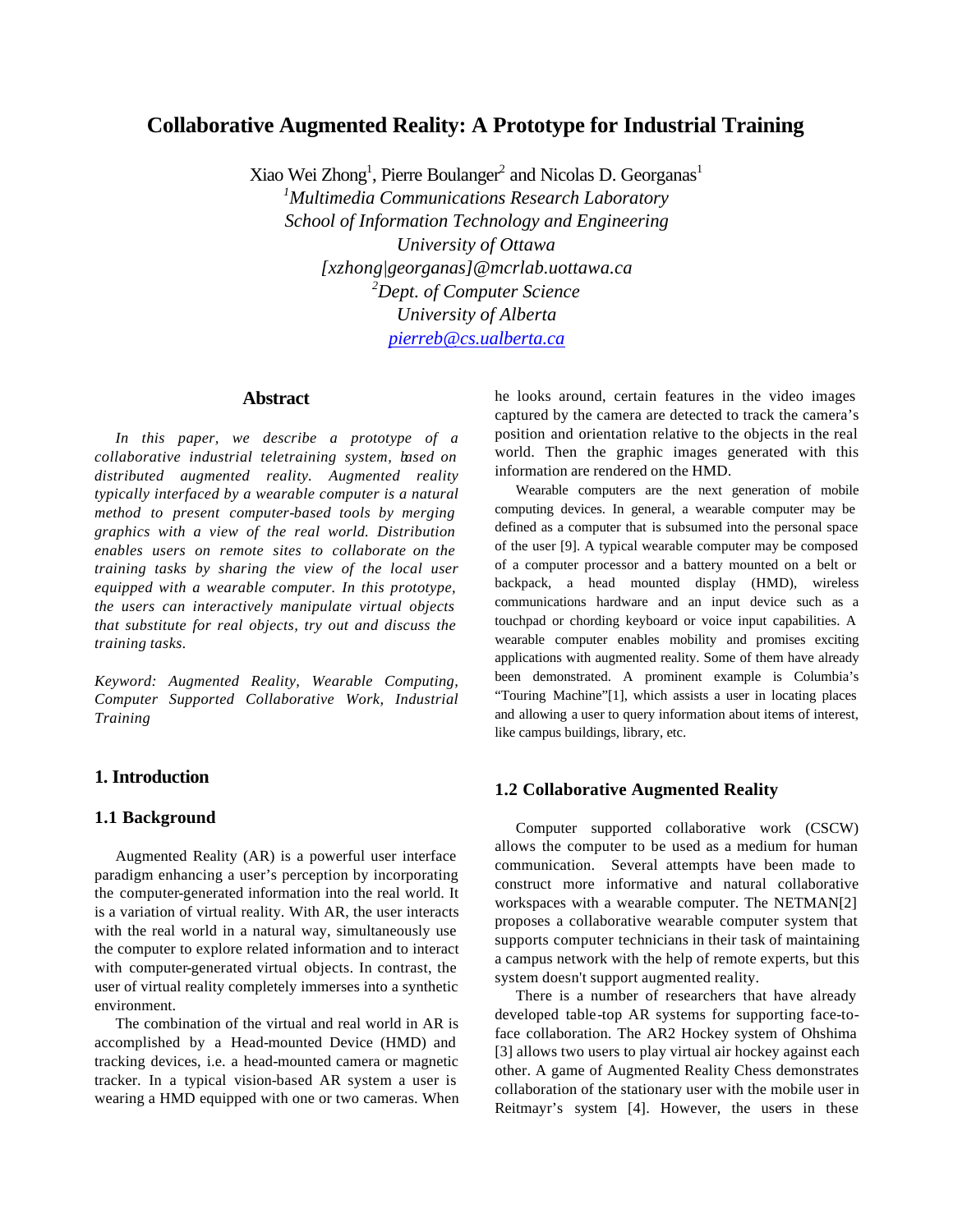systems have to be present in the same physical space and share it. The remote users can not join the shared space and do the collaboration work.

Training costs are a considerable part of expenses for many industries, especially when the customers or employees need to learn to use equipment or devices that are expensive and costly to repair. The problem is compounded when the trainers are far from the would-be trainees. A Collaborative Virtual Environment (CVE) is one of the solutions for industrial training and a prototype CVE was developed at the Multimedia Communications Research Lab, University of Ottawa [5]. However, with this system the trainees are completely immersed in the computer-generated virtual environment and separated from the real world. With the training experience in a virtual environment, the trainees may be still confused as to when they are doing the real world task. Collaborative Augmented Reality (CAR) is an attractive solution to this problem. CAR embeds computer-based tools in the users' real environment and enables users experience a real training exercise with a shared space that is filled with both real and virtual objects.

### **1.3 Contribution**

In this paper we explore the possibility of a shared mobile 3D workspace for collaborative augmented reality. We present a collaborative augmented reality prototype for industrial training with the following characteristics.

- Virtual information, such as annotation and 3D virtual objects, is superimposed on the real world environment of the wearable computer users.
- A personal workspace surrounding the wearable computer user allows him/her to organize the 3D models spatially and directly interact with them in a natural way.
- Remote users can share the augmented reality workspace of one wearable computer user, see what he/she sees and watch his/her action as if the remote users are present in the physical world.
- Instead of working with the physical objects, the remote users manipulate and interact with the virtual objects placed in the augmented reality workspace as in the physical space gaining some valuable experience.
- The users can engage real-time audio conversation such as discussing the real world task and give some advice or instruction to the wearable user.

Several challenges need to be addressed to realize the described characteristics. Distributed applications need real time synchronization of shared data to present the same state to all users. A good control mechanism and flexible support for interaction and collaboration tasks in distributed AR applications need to be provided. In this paper, we propose an architectural solution for our distributed AR prototype, and investigate the main issues that arise from distributing an AR application between multiple users. Some mechanisms for supporting interaction and collaboration tasks are provided and discussed.

Our prototype is created for an industrial training application. However, it can be applied to other applications. In the following section we will describe our prototype for industrial training, and in section 3, we will explain the system design issues, including the design considerations, system architecture and some software models. In section 4, the experimental results are discussed. And a conclusion is given in section 5.

### **2. Prototype**



Figure 1. A trainee works with a wearable computer

 Imagine a trainer and some trainees are in different locations. The trainees are trained to install a chip on a switch board. As shown in figure 1, a trainee wearing a wearable computer is going to work with a physical switch board on the table. Let's refer to him/her as the local trainee A. A trainer T and a remote trainee B who are in different locations are working on the remote workstations, watching A's action through the shared view of the local trainee. All of them are equipped with a microphone and are able to talk through live audio.

 Figure 2 shows the screenshots of a collaborative training exercise running with our system. When local trainee A is looking at the table, he can see two different virtual chips around a physical switch board, as shown in figure 2(a). One virtual chip has nine pairs of pins while another chip has seven pairs of pins. As shown in figure 2(b), trainee A picks up the chip with seven pairs of pins and move it to be close to the switch board. As shown in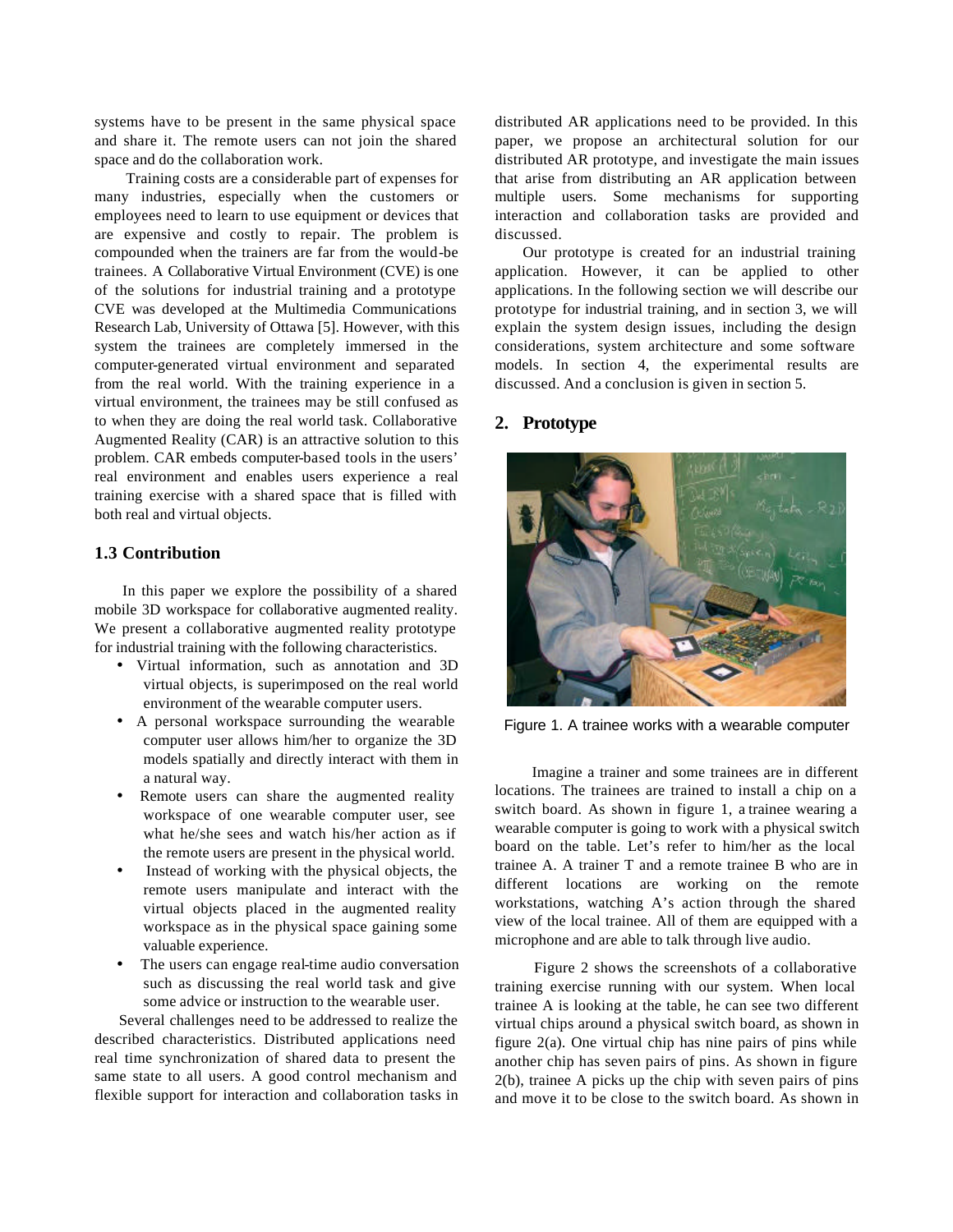figure 2(c), the chip is laid on the socket with all of the pins lined up and the pin 1 marked with white dot on the chip surface is on the top right of the figure. Remote trainee B would try to install the chip in another way and he shows the trainer T and the trainee A his idea by orientating the virtual object with the keyboard or mouse. As shown in figure 2(d), the virtual chip is rotated by trainee B with the small white dot on the bottom left of the picture. Trainer T point out that both of the pin1 and the socket should be matched up for correct installation else it will produce serious damage to the chip. Through this interactive "real" training exercise the trainees can gain valuable experience.



- (a) A physical board with virtual chips around
- (b) Local trainee A is moving a virtual chip



(c) A virtual chip is laid on the board (d) The virtual chip is rotated by remote trainee B

Figure 2. Installing a chip

### **3. System Design**

#### **3.1 Design Considerations**

In this system, the visualization end points that allow the users to participate in the collaborative augmented reality workspace include:

- Wearable computers worn by trainees in the realworld task;
- Desk-bound workstations used by the trainer and other trainees in the remote location.

All of these visualization end points are connected with a network. Since the system consists of multiple users, and they have to share some information such as video and interaction data, so we designed this system in distributed client/server architecture. The clients refer to the above visualization end points. With this architecture the system has more extension capability. Our system can support 64 clients at maximum at the same time.

To decide where and which virtual objects should be superimposed on the real world. Certain features have to be in the view to calculate the camera viewpoint relative to the real world and to recognize the virtual object identification. Currently we use the technique proposed by kato-billinghurst-Weghorst-Furness[6] for this target. In their proposal, a marker with a square region and some pattern inside of the square region is used to track the camera viewpoint relative to the marker and recognize the marker's identification which identifies the virtual object to be superimposed.

The computational tasks that operate on the pose tracking, virtual object recognition and rendering tasks that generate graphic images to be visualized could be time consuming and computationally intensive, especially if the data being explored are complex and huge. This invariably leads to very low frame rates. According to a research by Durlach [7], delays greater than 60ms between head motion and visual feedback impair adaptation and the illusion of presence. A collaborative augmented reality system needs to provide the minimum frame rate (10 frame/sec), while collaborating with other users in parallel.

We allocate the tracking process to the server for the following advantages:

- Reduce the workload of the wearable computer that has lower battery and CPU speed compared with PC workstation;
- Centralize the media database. The update to the media database in the server will be propagated to the clients in the initiate procedure.

### **3.2 Architecture**

The system is a distributed system that consists of two kinds of major components: the server; and one or more clients including wearable computers and workstations. Figure 3 shows the flow diagram of the system. To simplify the diagram and clearly present the flow of the system, we show three components: a server, a wearable computer and a workstation. The implementation for both system components, i.e. wearable computer and workstation, is the same.

As shown in Figure 3, the camera in the wearable computer captures the video images. The video image is rendered in the display screen of HMD. The encoded video image and other status information are packed and sent to the server. The server receives and unpacks the data. The encoded image is decoded and analyzed by the tracking routine to calculate the camera pose and marker's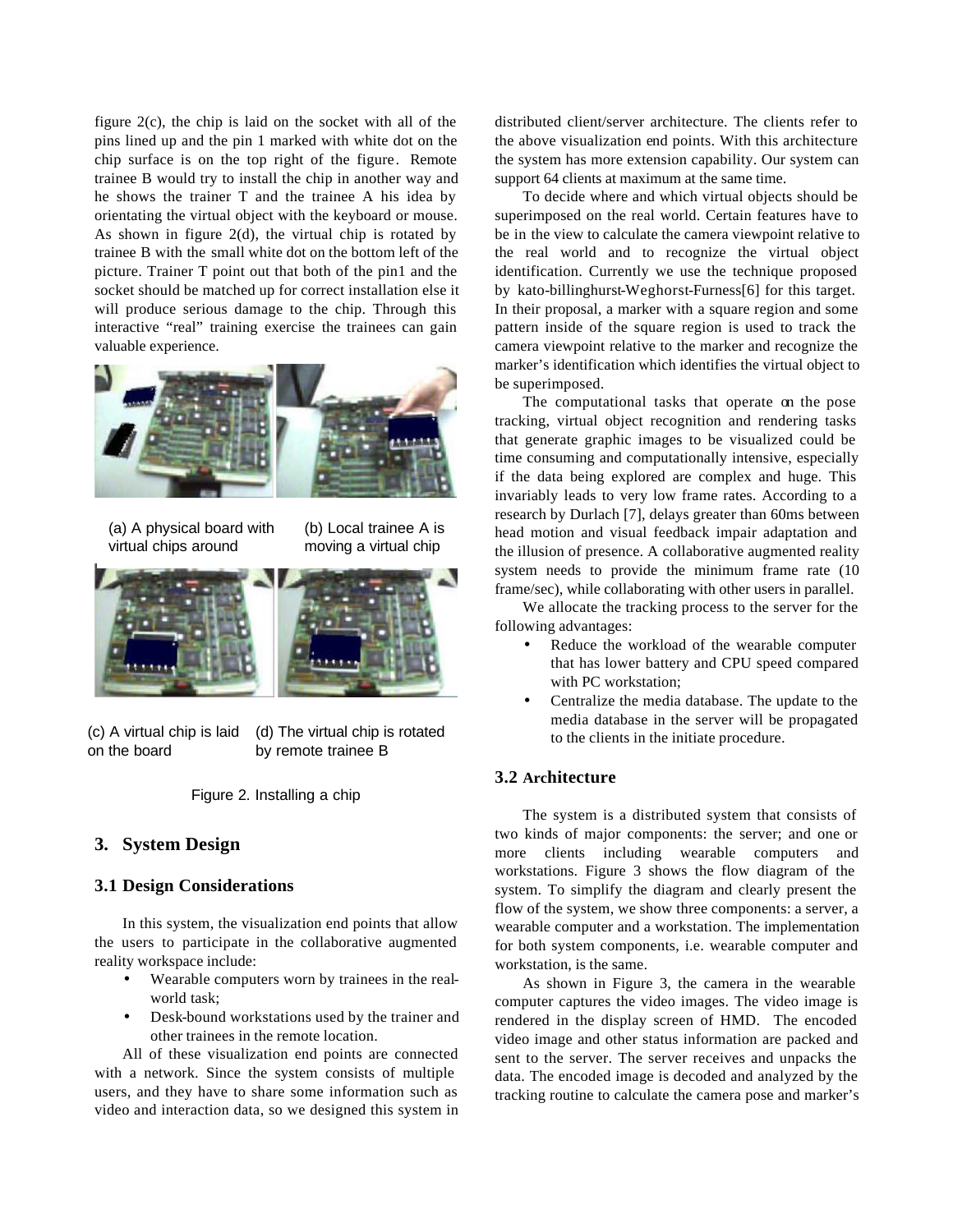

Figure 3. System Diagram

identification in the server. Then the marker's identification and camera transformation matrix are sent back to the wearable computer. The wearable computer extracts the 3D model from media database according to the marker's identification, and generates the graphic image and renders it.

The server also sends the encoded video image, marker's identification and camera transformation matrix to the workstation. The workstation unpacks the data and decodes the video image. The 3D model is extracted from media database according to the marker's identification.

The workstation generates the graphic image and renders it with the video image onto the monitor.

### **3.3 Communication**

The communication layer is responsible for all the exchange of information amongst users. In our system, the communication is comprised of two primary components: video handling and a database component called interaction handling.

#### **3.3.1 Video Handling**

In our system, the JPEG compression/decompression technique is used to encode/decode the video images. We also use the data packer to pack and unpack the data before they are transmitted. The data packet of the encoded video image, the camera transformation matrix and the marker's identification are transmitted with reliable TCP.

#### **3.3.2 Interaction Handling**

We use a distributed shared memory technique via a database class to disperse the interaction events between participants. When a participant manipulates a virtual object with the keyboard or mouse, this event will update the database and it will be propagated to all the subscribers of the database via the server. The subscribers will be notified via a callback function. The updates are sent to the server with UDP as the data package is small and the loss of it won't affect the synchronization between the clients. The server will then forward the data to all of the clients with reliable TCP as any loss of this information could lead to misunderstandings in the communication between participants. The database server can arbitrate any conflicts and maintain a uniformity to ensure consistency in the shared environment.

To enforce greater consistency requirements, a locking mechanism to lock data on a shared memory is provided so that only a single client may update the shared memory at any one time. Attempts by other clients to update the memory will be ignored.

#### **3.3.3 Latecomer Support**

In collaboration applications, some participants may join the application at a later time. In our application, the server will check for new clients regularly and add them to the client list when found. As long as the new comer subscribes to the shared memory of the specific data, it will be sent the data in the shared memory and keep the same state with the other subscribers.